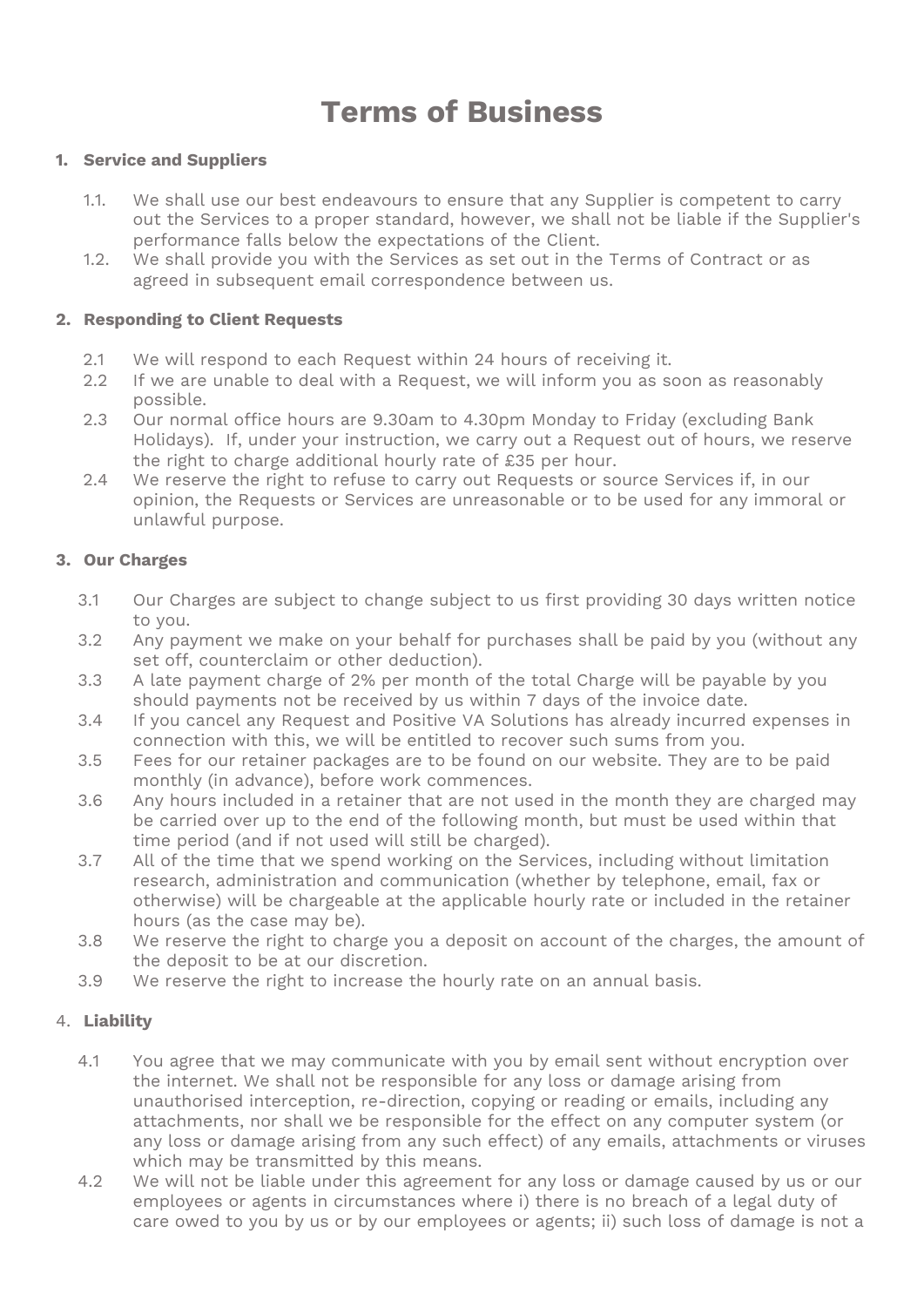reasonable foreseeable result of any such breach; iii) any increase in loss or damage resulting from the breach by you of any term of this agreement.

- 4.3 We shall have no liability to you for any loss, damage, costs, expenses or other claims for compensation arising from Requests or instructions supplied by you which are incomplete, incorrect or inaccurate or arising from their late arrival or non-arrival, or any other fault by you.
- 4.4 We shall not be liable or be deemed to be in breach of these terms by reason of any delay in performing, or any failure of, any of our obligations in relation to the Services, if the delay or failure was due to any cause beyond our control.
- 4.5 While we endeavour at all times to ensure the accuracy of the completed work supplied to you, it is your responsibility to verify its accuracy upon receipt and we shall not be liable for any inaccuracies or any losses directly or indirectly arising from such inaccuracies. Where possible, we will attempt to rectify any errors notified to us within 7 days of completion.
- 4.6 You agree to provide us with full access in order to rectify inaccuracies.
- 4.7 We shall not under any circumstances be liable for any consequential or indirect loss of any type suffered by you. Our total liability to you, whether in contract or otherwise, shall be limited to the price paid for the Services in the 12 months preceding any settlement or adjudication of any claim.
- 4.8 Nothing in these terms and conditions excludes our liability for death or personal injury caused by our negligence or for fraud or fraudulent misrepresentation or for any other liability which cannot be excluded or limited by applicable law.
- 4.9 All warranties, conditions and other terms implied by statute or common law are, to the fullest extent permitted by law, excluded from the Contract.

## **5. Termination**

- 5.1 We shall be entitled to terminate the provision of the Services in any of the following circumstances by serving 14 days written notice on you:
	- 5.1.1 if you commit any breach of any of these Terms and Conditions; or
	- 5.1.2 if you fail to pay monthly charges or any other monies due to us within seven days of the due date; or
	- 5.1.3 an order is made, or a resolution is passed for your winding up, or circumstances arise which entitle a court of competent jurisdiction to make a winding-up order against you; or
	- 5.1.4 an order is made for the appointment of an administrator to manage your affairs, business and property, or documents are filed with a court of competent jurisdiction for the appointment of an administrator, or notice of intention to appoint an administrator is given by you or your directors or by a qualifying floating charge holder (as defined in paragraph 14 of Schedule B1 to the Insolvency Act 1986); or
	- 5.1.5 a receiver is appointed of any of your assets or undertaking, or if circumstances arise which entitle a court of competent jurisdiction or a creditor to appoint a receiver or manager, or if any other person takes possession of or sells your assets; or
	- 5.1.6 you make any arrangement or composition with your creditors, or make an application to a court of competent jurisdiction for the protection of your creditors in any way, or become bankrupt; or
	- 5.1.7 you cease, or threaten to cease, to trade; or
	- 5.1.8 you take or suffer any similar or analogous action in any jurisdiction in consequence of debt.
- 5.2 Where we are providing Services on a monthly retainer basis, either party may terminate the Contract by providing the other party with 30 days' written notice.
- 5.3 On termination for any reason whatever, you shall immediately make payment to us of all and any sums outstanding and owing under these conditions (including charges and any outstanding balance) and we shall provide information and suggestions in response to all outstanding Requests made by you prior to termination.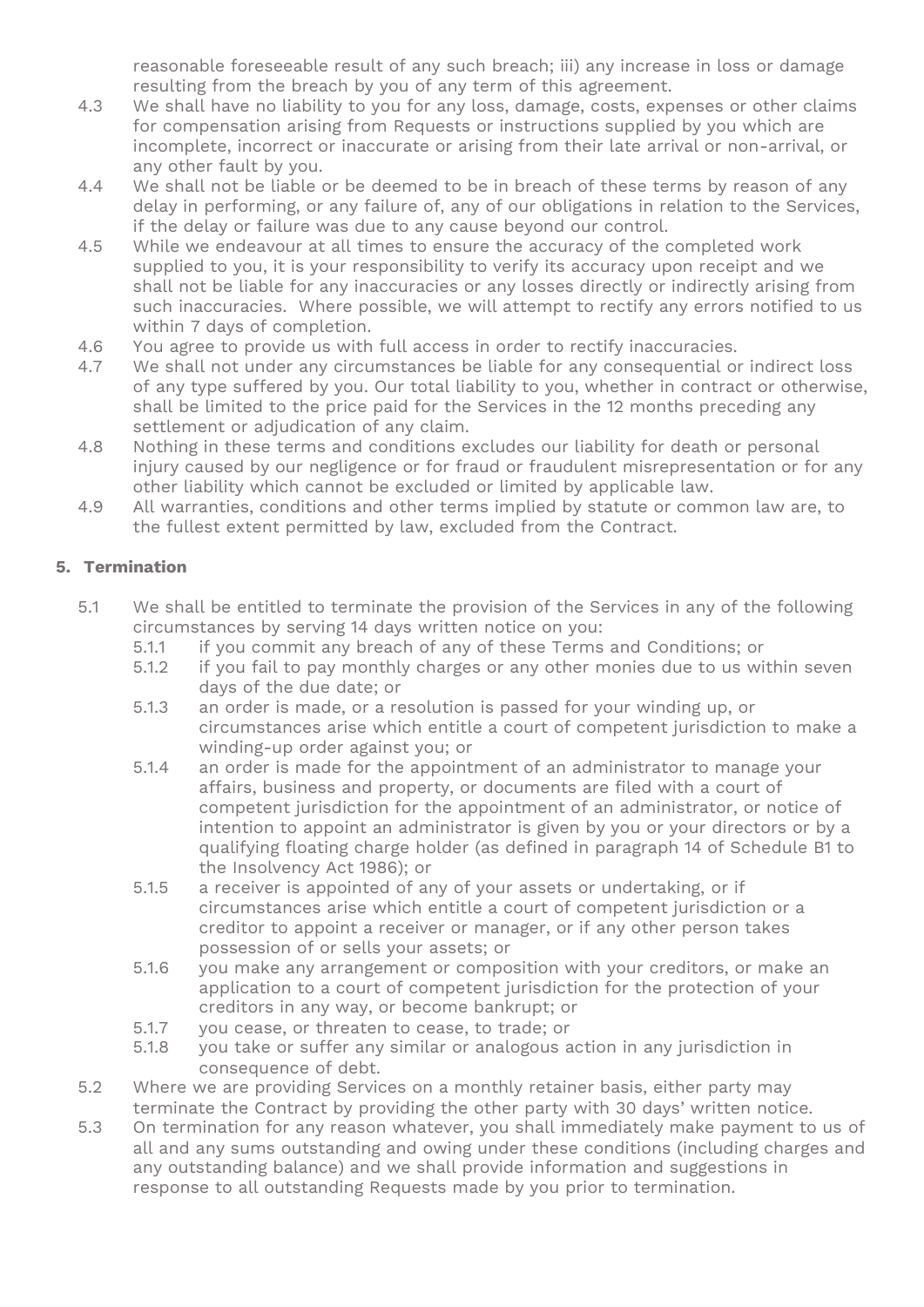- 5.4 Termination of the Contract, however arising, shall not affect or prejudice the accrued rights of the parties as at termination or the continuation of any provision expressly stated to survive, or implicitly surviving, termination.
- 5.5 We will not be obliged to retain documents and information or any other materials provided by you to us after termination of the Contract and we accept no liability or responsibility for any loss or damage caused by our failure to retain files and/or documents after such termination and are authorised by you to destroy the files and/or documents after such time.
- 5.6 After completion of the Services, you agree that we shall be entitled to retain and use for our own purposes copies of all documents created or used by us during the provision of the Services unless they contain confidential or sensitive information.
- 5.7 You agree that we shall be entitled to retain all files and documents created or used by us during the provision of the Services until our fees and disbursements have been paid in full.

# 6. **Privacy Policy, Data Protection and Data Processing**

- 6.1 Our Privacy Policy sets out in detail how we gather, control and process Personal Data and the terms of our Privacy Policy shall apply to this agreement. A copy of our Privacy Policy can be accessed here [https://6e2f8657-54a5-4570-97a3-](https://6e2f8657-54a5-4570-97a3-4f66ff40fcf3.filesusr.com/ugd/74f4ce_769dbad5ef87411184cee51a3d7502ef.pdf) [4f66ff40fcf3.filesusr.com/ugd/74f4ce\\_769dbad5ef87411184cee51a3d7502ef.pdf.](https://6e2f8657-54a5-4570-97a3-4f66ff40fcf3.filesusr.com/ugd/74f4ce_769dbad5ef87411184cee51a3d7502ef.pdf) By agreeing to enter into this agreement you agree to the terms of our Privacy Policy.
- 6.2 Both parties will comply with all applicable requirements of the Data Protection Legislation. This clause 6 is in addition to, and does not relieve, remove or replace, a party's obligations under the Data Protection Legislation.
- 6.3 The parties acknowledge that for the purposes of the Data Protection Legislation, the Client is the Data Controller and we are the Data Processor and, where applicable, in some instances we are also the Data Controller (where 'Data Controller' and 'Data Processor' have the meanings as defined in the Data Protection Legislation).
- 6.4 Without prejudice to the generality of clause 6.1, you will ensure that you have all necessary appropriate consents and notices in place to enable lawful transfer of the Personal Data (as defined in the Data Protection Legislation) to us for the duration and purposes of the Contract.
- 6.5 Without prejudice to the generality of clause 6.1, we shall, in relation to any Personal Data processed in connection with the performance by us of our obligations under the Contract:
	- 6.5.1 process that Personal Data only on the written instructions of the Client unless we are required by the laws of any member of the European Union or by the laws of the European Union applicable to us to process Personal Data (Applicable Data Processing Laws). Where we are relying on laws of a member of the European Union or European Union law as the basis for processing Personal Data, we shall promptly notify you of this before performing the processing required by the Applicable Data Processing Laws unless those Applicable Data Processing Laws prohibit us from so notifying you;
	- 6.5.2 ensure that we have in place appropriate technical and organisational measures to protect against unauthorised or unlawful processing of Personal Data and against accidental loss or destruction of, or damage to, Personal Data, appropriate to the harm that might result from the unauthorised or unlawful processing or accidental loss, destruction or damage and the nature of the data to be protected, having regard to the state of technological development and the cost of implementing any measures (those measures may include, where appropriate, pseudonymising and encrypting Personal Data, ensuring confidentiality, integrity, availability and resilience of its systems and services, ensuring that availability of and access to Personal Data can be restored in a timely manner after an incident, and regularly assessing and evaluating the effectiveness of the technical and organisational measures adopted by it);
	- 6.5.3 ensure that all personnel who have access to and/or process Personal Data are obliged to keep the Personal Data confidential; and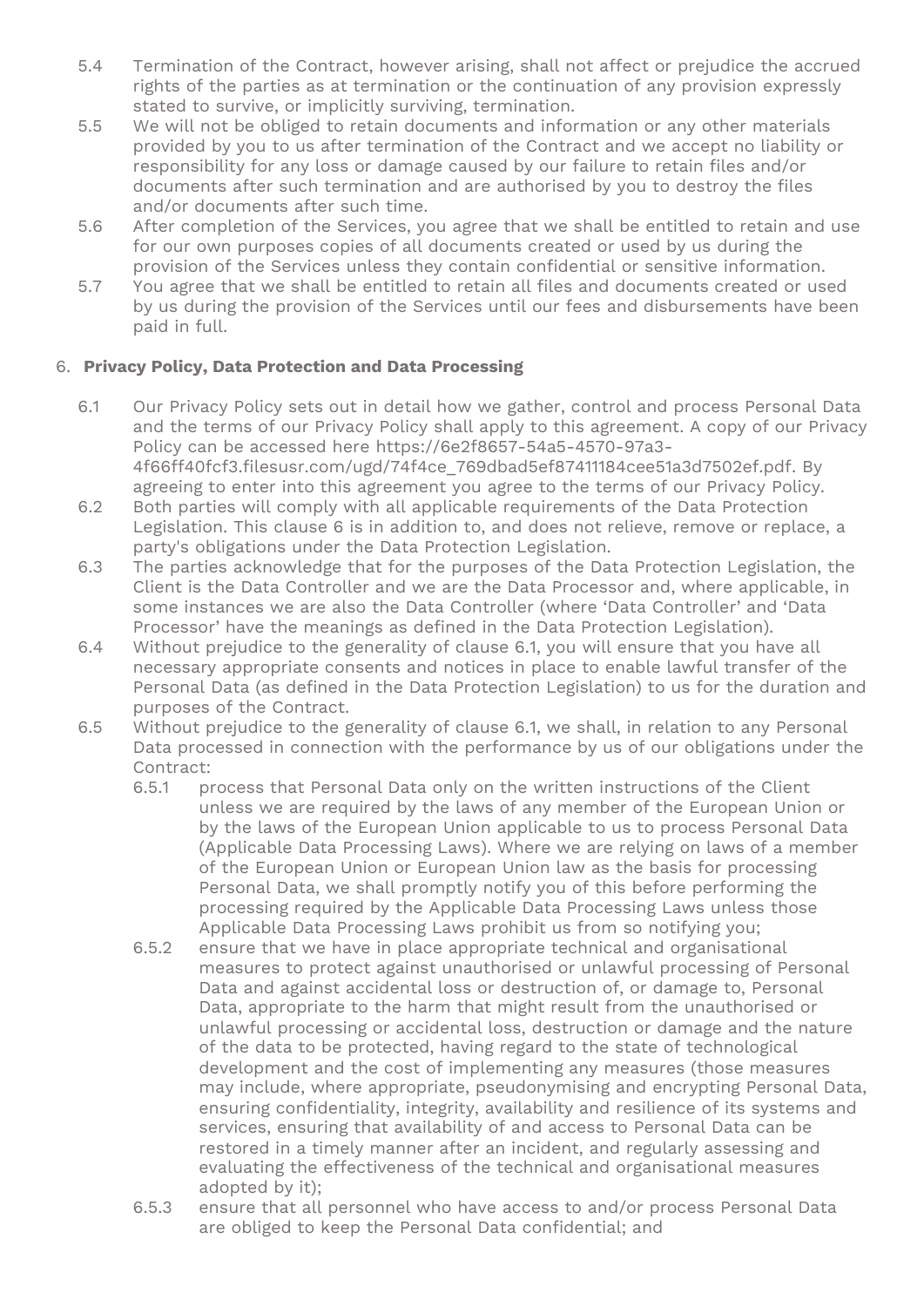- 6.5.4 not transfer any Personal Data outside of the European Economic Area unless your prior written consent has been obtained and the following conditions are fulfilled:
	- 6.5.4.1 you or we have provided appropriate safeguards in relation to the transfer;
	- 6.5.4.2 the Data Subject (as defined in the Data Protection Legislation) has enforceable rights and effective legal remedies;
	- 6.5.4.3 we comply with our obligations under the Data Protection Legislation by providing an adequate level of protection to any Personal Data that is transferred; and
	- 6.5.4.4 we comply with reasonable instructions notified to us in advance by the Client with respect to the processing of the Personal Data;
	- 6.5.4.5 assist you, at your cost, in responding to any request from a Data Subject and in ensuring compliance with its obligations under the Data Protection Legislation with respect to security, breach notifications, impact assessments and consultations with supervisory authorities or regulators;
	- 6.5.4.6 notify you without undue delay on becoming aware of a Personal Data breach;
	- 6.5.4.7 at your written direction, delete or return Personal Data and copies thereof to you on termination of the agreement unless required by Applicable Data Processing Law to store the Personal Data; and
	- 6.5.4.8 maintain complete and accurate records and information to demonstrate our compliance with this clause 6.
- 6.6 The Client consents to us appointing ICO (Information Commissioners Office) as a third-party processor of Personal Data under the Contract. We confirm that we have entered or (as the case may be) will enter with the third-party processor into a written agreement substantially on that third party's standard terms of business. As between you and us, we shall remain liable for all acts or omissions of any third-party processor appointed by us pursuant to this clause 6.

## **7. Intellectual Property**

7.1 As between us and you, all Intellectual Property Rights and all other rights in any materials provided by us shall be owned by us. We licence all such rights to you on a non-exclusive basis only to such extent as is necessary to enable you to make reasonable use of the Services.

## **8. Assignment and subcontracting**

- 8.1 We may at any time assign, transfer, charge, subcontract or deal in any other manner with all or any of our rights under the Contract and may subcontract or delegate in any manner any or all of our obligations under the Contract to any third party or agent.
- 8.2 You shall not, without our prior written consent, assign, transfer, charge, subcontract or deal in any other manner with all or any of your rights or obligations under the Contract.
- 8.3 During the term of this Agreement or for twelve months thereafter, the Client may not, directly or indirectly retain the services (whether as an employee, independent contractor or otherwise) of any person from the Supplier who has provided services to the Client on behalf of the Supplier.

## **9. General**

- 9.1 These Terms of Contract and Terms & Conditions (together with any other terms and conditions agreed in writing between us and you from time to time) constitute the entire agreement between the parties, supersede any previous agreement or understanding and may not be varied except on notice from us.
- 9.2 A waiver of any right under the Contract is only effective if it is in writing and shall not be deemed to be a waiver of any subsequent breach or default. No failure or delay by